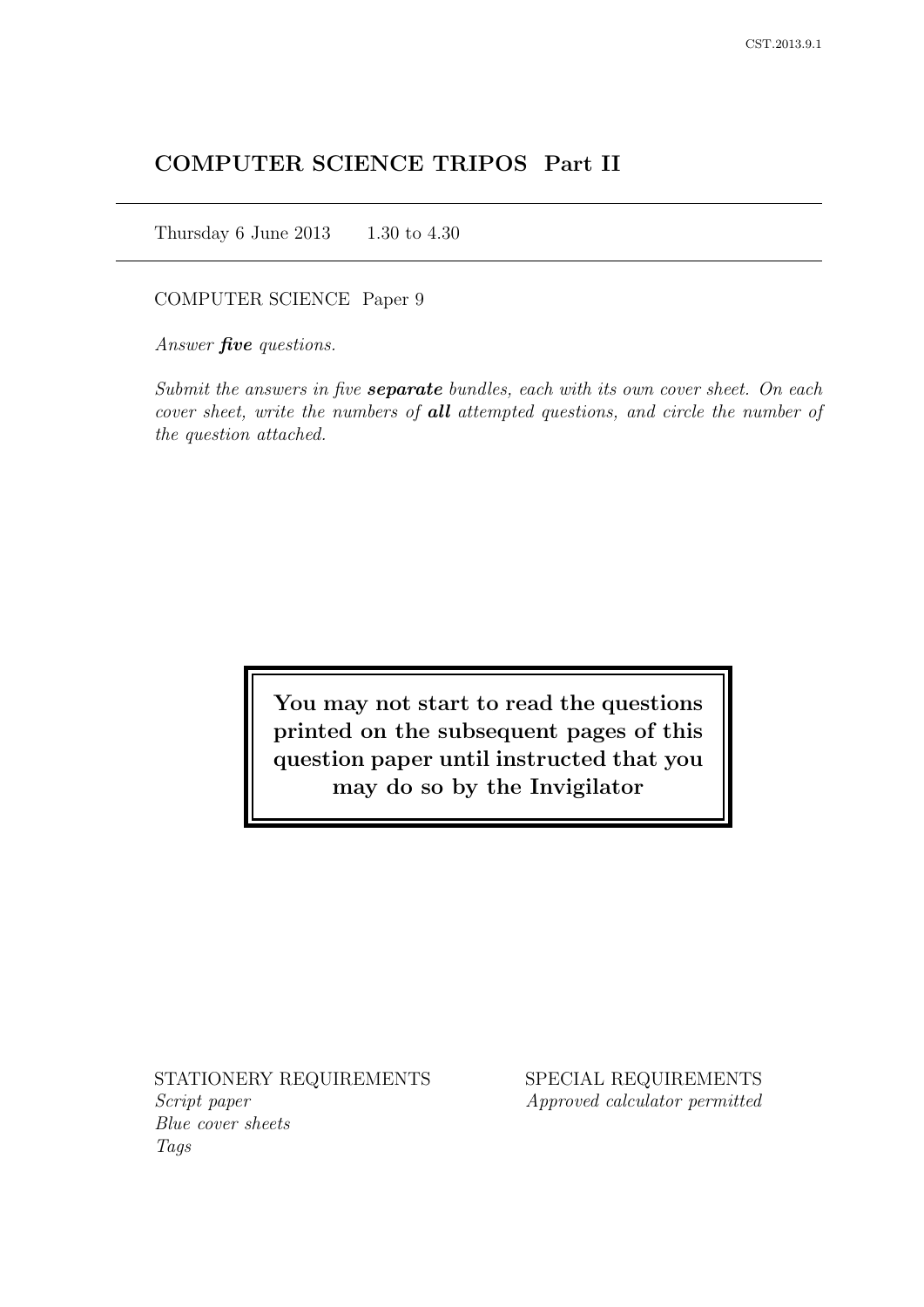# 1 Bioinformatics

(a) What are the usage and the limitations of the Bootstrap technique in phylogeny? [6 marks]

(b) We often use Hidden Markov Models (HMM) to predict a pattern (for instance the exons). How can you compute the number of True Positives, True Negatives, False Positives and False Negatives and use them to evaluate your HMM? [6 marks]

(c) How can you evaluate the results obtained (number of clusters and their relative position) using the K means algorithm for clustering? [5 marks]

(d) What is the difference between the adjacency list and the accessibility list? [3 marks]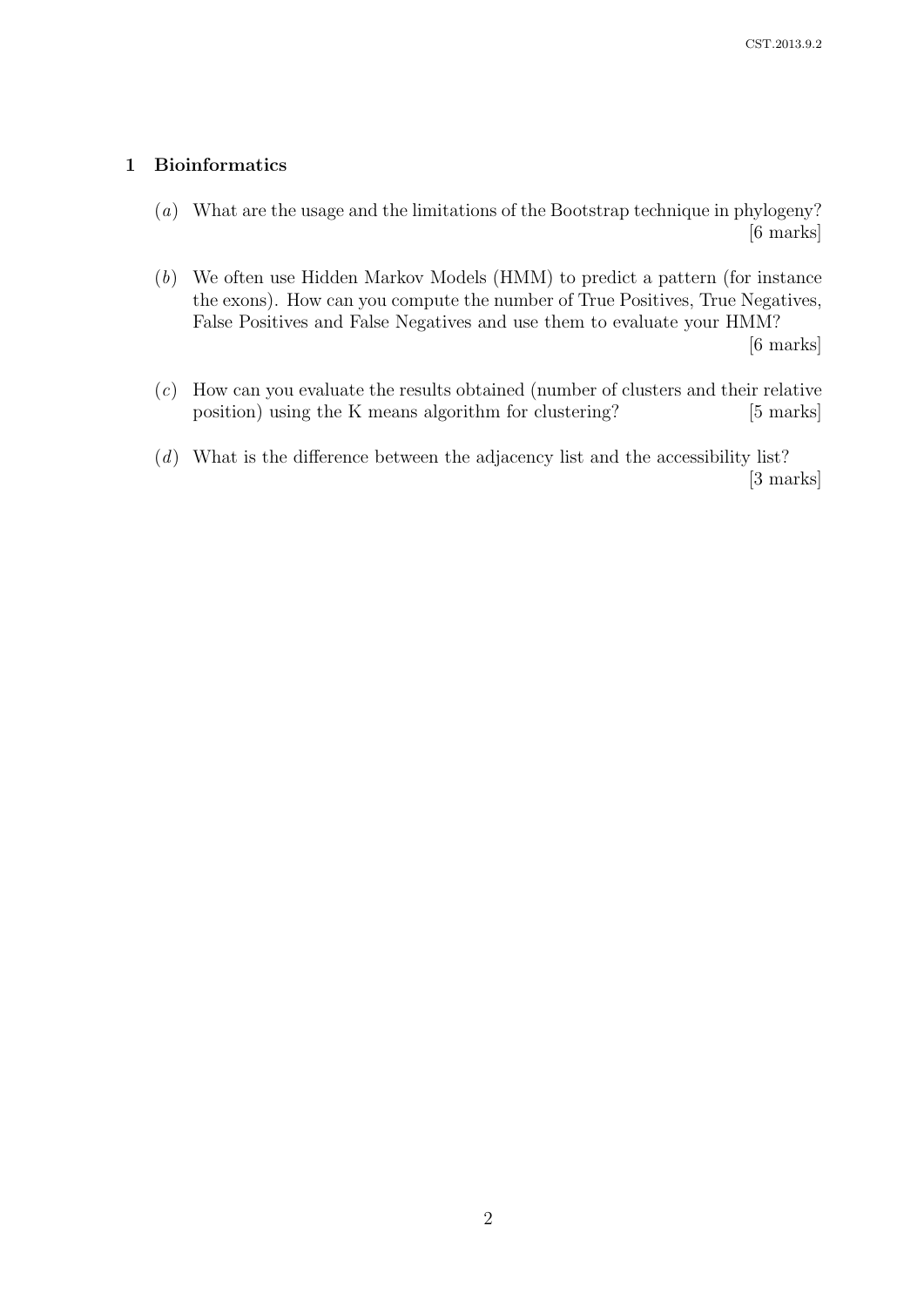### 2 Computer Systems Modelling

- (a) Define a Poisson process of rate  $\lambda > 0$ . [3 marks]
- (b) Show that the number of events,  $N(t)$ , of a Poisson process that occur in the fixed time interval  $[0, t]$  is a random variable that has a Poisson distribution with parameter  $\lambda t$ . [3 marks]
- (c) Show that the inter-event times of a Poisson process form a sequence of independent random variables each distributed with an exponential distribution with parameter  $\lambda$ . [3 marks]
- (d) Describe how to use the inverse transform method to simulate exponential random variables with parameter  $\lambda$ . [3 marks]
- (e) Show how your simulated exponential random variables can be used to simulate Poisson random variables with parameter  $\lambda$ . [3 marks]
- (f) Consider positive numbers  $\lambda_1, \lambda_2, \ldots, \lambda_n$  and weight factors  $\alpha_1, \alpha_2, \ldots, \alpha_n$  such that  $\alpha_i \geq 0$  for  $i = 1, 2, ..., n$  and  $\sum_{i=1}^{n} \alpha_i = 1$ . Show that

$$
f(x) = \begin{cases} \sum_{i=1}^{n} \alpha_i \lambda_i e^{-\lambda_i x} & x > 0 \\ 0 & x \le 0 \end{cases}
$$

is a density for a random variable and describe a procedure to simulate values from this density. [5 marks]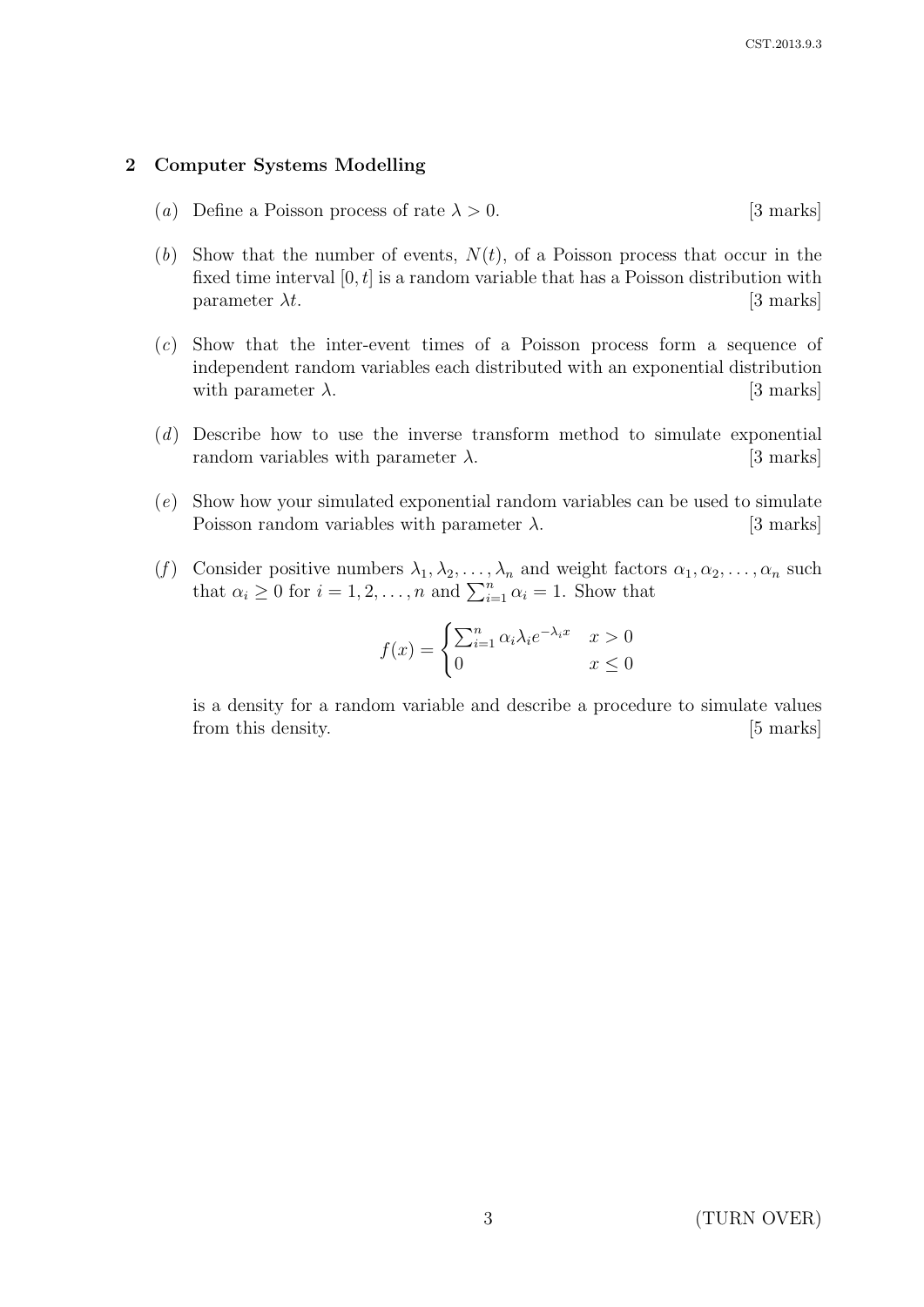# 3 Computer Vision

- (a) Explain why inferring object surface properties from image properties is an ill-posed problem in general. In the case of inferring the colours of objects from images of the objects, how does knowledge of the properties of the illuminant affect the status of the problem and its solubility? [4 marks]
- (b) What surface properties can cause a human face to form either a Lambertian image or a specular image, or an image lying anywhere on a continuum between those two extremes? In terms of geometry and angles, what defines these two extremes of image formation? What difficulties do these factors create for efforts to extract facial structure from facial images using "shape-from-shading" inference techniques? [4 marks]
- (c) Explain and illustrate the "Paradox of Cognitive Penetrance" as it relates to computer vision algorithms that we know how to construct, compared with the algorithms underlying human visual competence. Discuss how human visual illusions may relate to this paradox. Comment on the significance of this paradox for computer vision research. [4 marks]
- (d) Define the "Correspondence Problem", detailing the different forms that it takes in stereo vision and in motion vision, and discuss its complexity. In both cases, explain why the computation is necessary. What are the roles of space and time in the two cases, and what symmetries exist between the stereo and motion vision versions of the Correspondence Problem? [4 marks]
- (e) When defining and selecting which features to extract in a pattern classification system, what is the goal for the statistical clustering behaviour of the data in terms of the variances within and amongst the different classes? [4 marks]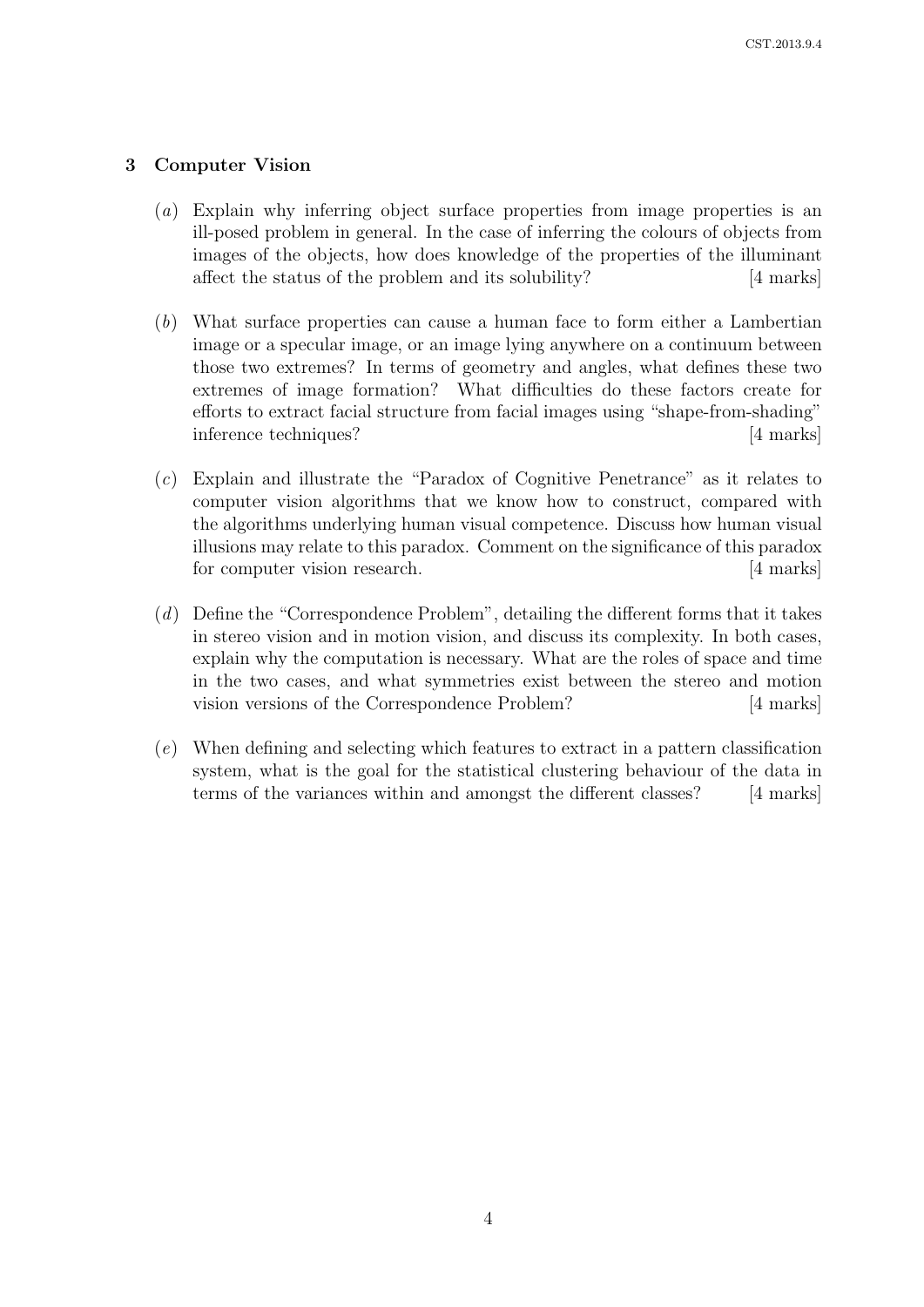#### 4 Denotational Semantics

- (a) (i) State carefully, without proof, the compositionality, soundness, and adequacy results for PCF. [6 marks]
	- $(ii)$  Define the notion of contextual equivalence in PCF. [2 marks]

(You need not describe the syntax and the operational and denotational semantics of PCF.)

- (b) Show that for all types  $\tau$  and closed terms M and M' of type  $\tau$ , if  $\llbracket M \rrbracket$  and  $\llbracket M' \rrbracket$  are equal elements of the domain  $\llbracket \tau \rrbracket$  then M and M' are contextually equivalent. [4 marks]
- (c) Consider the following closed PCF terms of type  $nat \rightarrow bool \rightarrow nat$ :

$$
F_0 = \textbf{fn} \ x : \textit{nat.} \ \textbf{fn} \ y : \textit{bool.} \ x
$$
\n
$$
F_1 = \textbf{fix} \big( \textbf{fn} \ f : \textit{nat} \to \textit{bool} \to \textit{nat.} \ \textbf{fn} \ x : \textit{nat.} \ \textbf{fn} \ y : \textit{bool.}
$$
\n
$$
\textbf{if} \ \textbf{zero}(x) \ \textbf{then} \ 0
$$
\n
$$
\textbf{else} \ \textbf{succ} \big( \ f \big( \textbf{pred} \ x \big) \ y \big) \ \big)
$$

 $F_2 = \text{fn } x : \text{nat.} \text{fn } y : \text{bool.} \text{ if } y \text{ then } x \text{ else } x$ 

State whether or not  $F_1$  and  $F_2$  are contextually equivalent to  $F_0$ . Justify your answers. [4 marks each]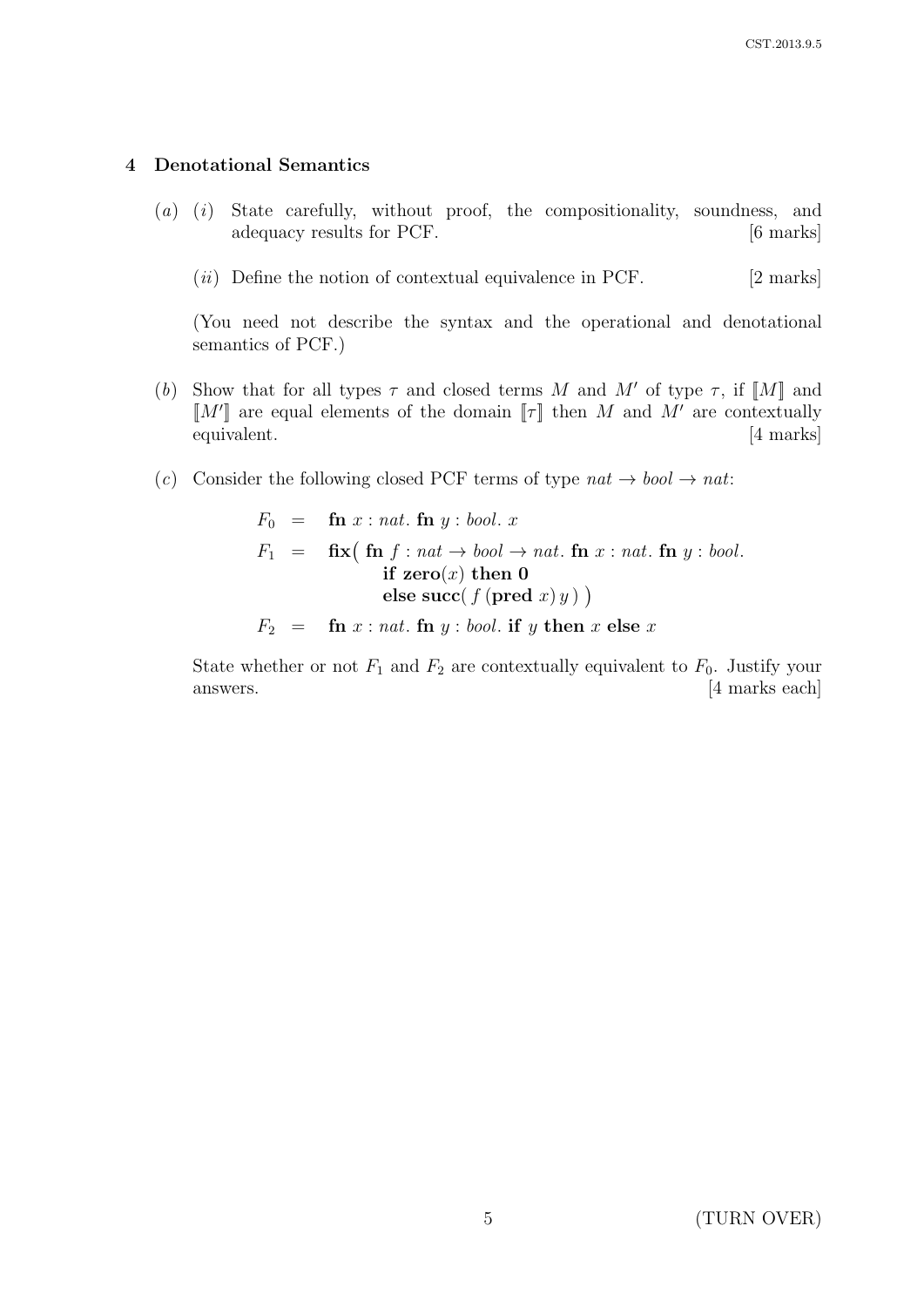#### 5 Digital Signal Processing

(a) Consider a digital filter with impulse response

$$
h_i = 2\alpha \cdot \frac{\sin[2\pi(i - n/2)\alpha]}{2\pi(i - n/2)\alpha} \cdot w_i \quad \text{where} \quad w_i = \begin{cases} 1, & 0 \le i \le n \\ 0, & \text{otherwise} \end{cases}.
$$

(*i*) What type of filter is this?  $[4 \text{ marks}]$ 

- (ii) How are the sampling rate  $f_s$  at which this filter is operated and its  $-6$  dB cut-off frequency  $f_c$  related to parameter  $\alpha$ ? [2 marks]
- (b) In an open-source audio-effect library, you find a C routine for processing a recorded voice to sound like it came over an analog phone line:

```
#include <math.h>
#define N 512
#define PI 3.14159265358979323846
void phone_effect(double *x, double *y, int m)
{
  double w, p, f, g, h[N+1];
  int i, k;
  for (i = 0; i \le N; i++) {
    w = 0.54 - 0.46 * cos(2*PI* i/N);p = 2 * PI * (i-N/2) / 10;f = w * ((p == 0) ? 1 : sin(p)/p) / 5;p = 2 * PI * (i-N/2) / 100;g = w * ((p == 0) ? 1 : sin(p)/p) / 50;h[i] = f - g;}
  for (i = 0; i < m; i++) {
    v[i] = 0;
    for (k = 0; k \le N & k \le i; k++)y[i] += x[i - k] * h[k];}
}
```
The input array x and the output array y each hold m samples of an audio recording (mono) at sampling frequency  $f_s = 32$  kHz.

- $(i)$  Explain in detail what operation is implemented here (e.g., type of filter, order, cut-off frequency) and how it has been constructed. [8 marks]
- $(ii)$  You want to use this algorithm on audio recordings with a sampling rate of 48 kHz. What do you have to change in the source code to ensure that the audible effect remains the same? [6 marks]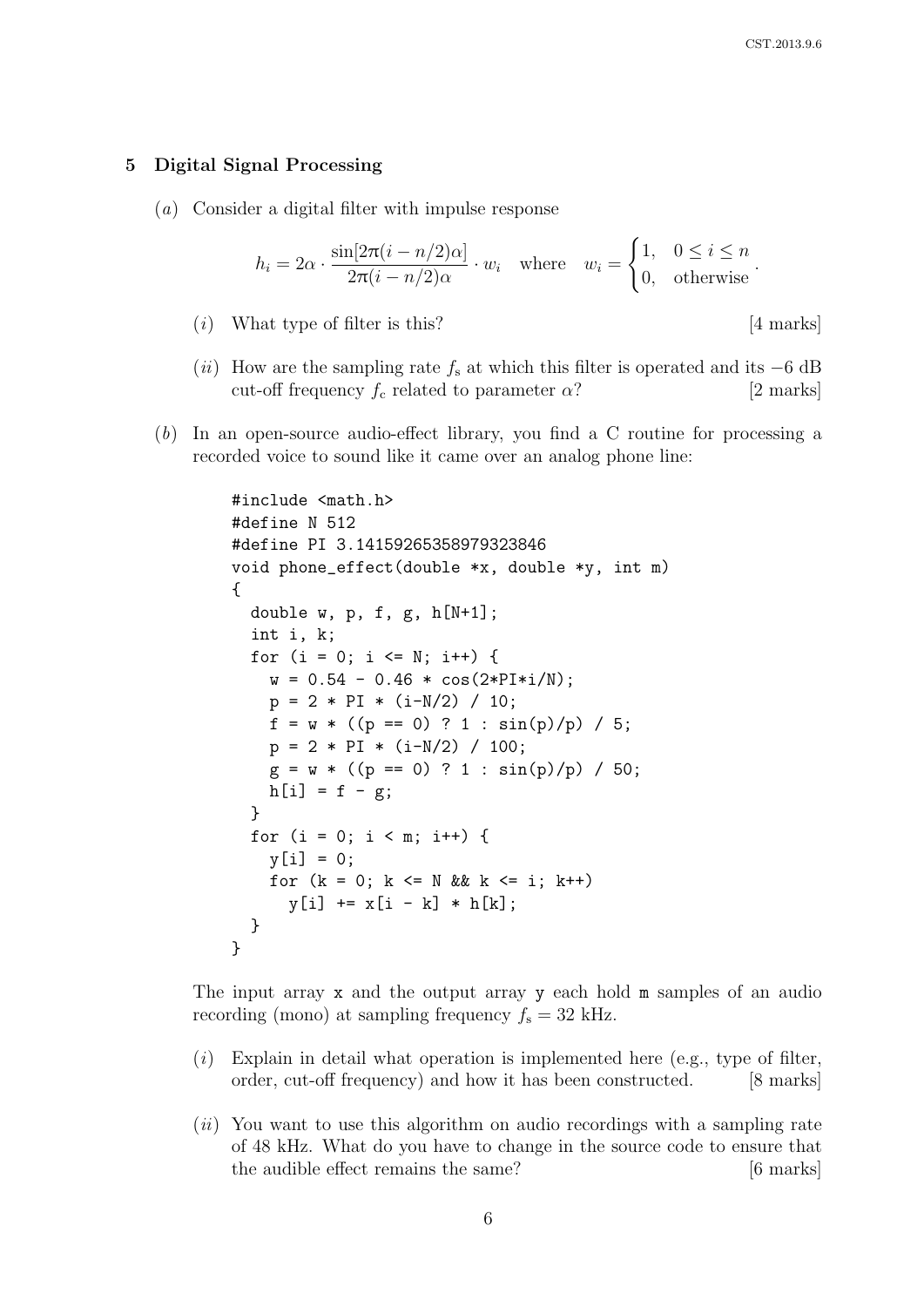# 6 Information Theory and Coding

- (a) Two random variables X and Y are correlated. The marginal probabilities  $p(X)$ and  $p(Y)$  are known, as is their joint probability  $p(X, Y)$ . Give an expression for the conditional probability  $p(X|Y)$  using the known quantities. Then, using  $p(X)$ ,  $p(Y)$ , and  $p(X|Y)$ , give an expression for the information gained, in bits, from observing  $Y$  after  $X$  was already observed. [2 marks]
- (b) Let the random variable X be five possible symbols  $\{\alpha, \beta, \gamma, \delta, \epsilon\}$ . Consider two probability distributions  $p(x)$  and  $q(x)$  over these symbols, and two possible coding schemes  $C_1(x)$  and  $C_2(x)$  for this random variable:

| Symbol     | p(x) | q(x) | $C_1(x)$ | $C_2(x)$ |
|------------|------|------|----------|----------|
| $\alpha$   | 1/2  | 1/2  |          |          |
| 17         | 1/4  | 1/8  | 10       | 100      |
|            | 1/8  | 1/8  | 110      | 101      |
| δ          | 1/16 | 1/8  | 1110     | 110      |
| $\epsilon$ | 1/16 | /8   | 1111     | 111      |

- (i) Calculate  $H(p)$ ,  $H(q)$ , and relative entropies (Kullback-Leibler distances)  $D(p||q)$  and  $D(q||p)$ . [4 marks]
- (ii) Show that the average codeword length of  $C_1$  under p is equal to  $H(p)$ , and thus  $C_1$  is optimal for p. Show that  $C_2$  is optimal for q. [2 marks]
- (*iii*) Now assume that we use code  $C_2$  when the distribution is p. What is the average length of the codewords? By how much does it exceed the entropy  $H(p)$ ? Relate your answer to  $D(p||q)$ . [2 marks]
- (*iv*) If we use code  $C_1$  when the distribution is q, by how much does the average codeword length exceed  $H(q)$ ? Relate your answer to  $D(q||p)$ . [2 marks]
- (c) Compare and contrast the compression strategies deployed in the JPEG and JPEG-2000 protocols. Include these topics: the underlying transforms used; their computational efficiency and ease of implementation; artefacts introduced in lossy mode; typical compression factors; and their relative performance when used to achieve severe compression rates. [5 marks]
- (d) Discuss the following concepts in Kolmogorov's theory of pattern complexity: how writing a program that generates a pattern is a way of compressing it, and executing such a program decompresses it; fractals; patterns that are their own shortest possible description; and Kolmogorov incompressibility. [3 marks]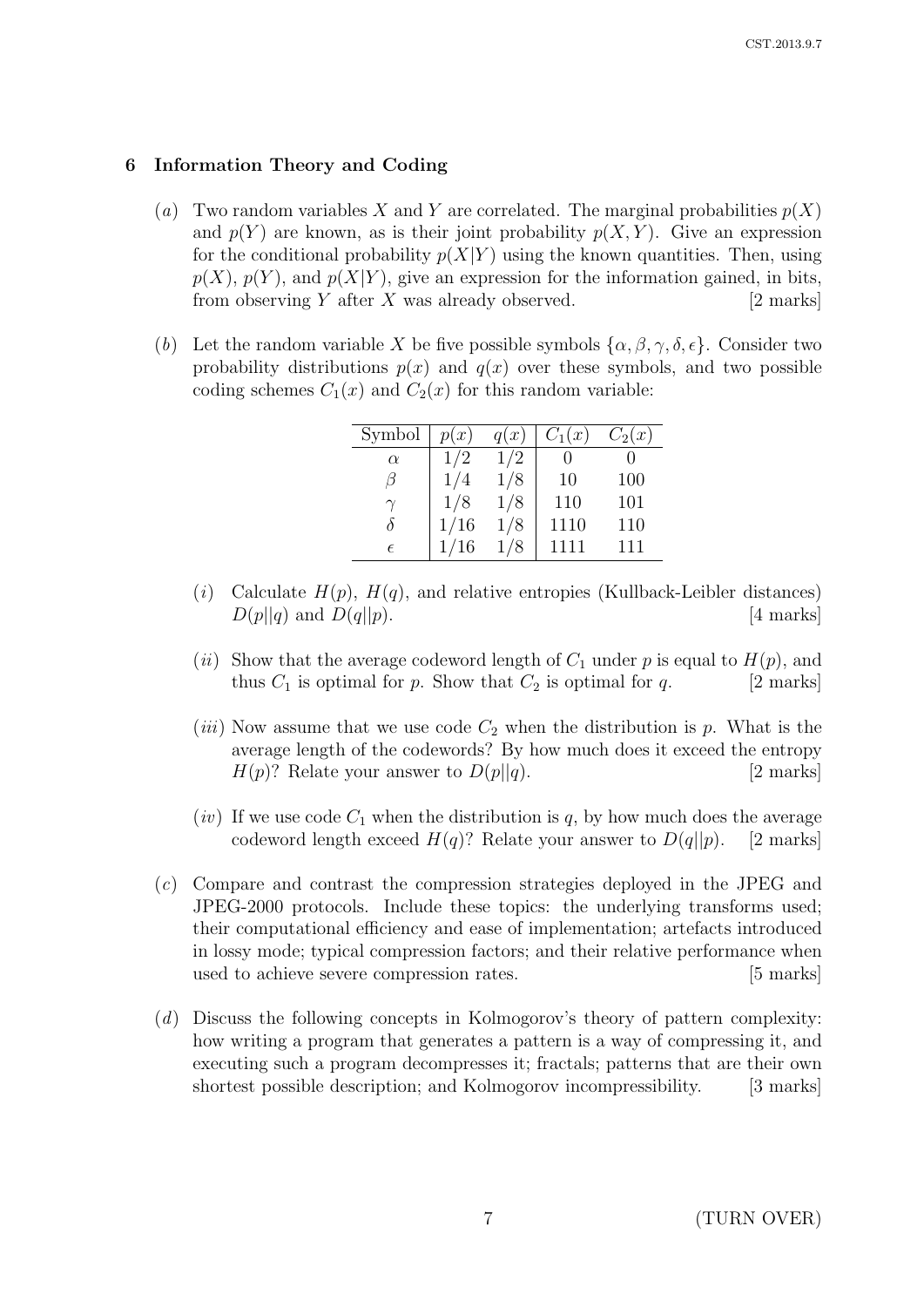# 7 Mobile and Sensor Systems

Duke of Cambridge College has invested in a number of sensors for a pilot study to monitor the use of its spaces (both outdoor and indoor), its energy efficiency and the comfort of its students. In particular, the college has invested in temperature sensors, light sensors and movement sensors, all equipped with WiFi and Zigbee radio chips (assume the college has a WiFi network in place already). The college council has, however, prohibited the installation of permanent wires for powering the sensors in the interest of period building preservation.

- (a) Describe the architecture for the wireless sensor network system you would put in place on behalf of the college, illustrating the physical components and the communication infrastructure. [3 marks]
- (b) Select a wireless sensor network MAC protocol for this network and explain why you have chosen it. [3 marks]
- (c) Describe the Directed Diffusion protocol and illustrate how the protocol can be applied in the wireless sensor network of Duke of Cambridge College.

[5 marks]

- $(d)$  Now assume that due to connectivity limitations and the extension of the college grounds, a group of nodes of the wireless sensor network cannot be connected to the rest of the network, nor the college Internet. The data generated by these nodes, however, is vital but not time critical. Explain how you would handle the data harvesting for this portion of the network through the use of a delay tolerant networking approach. [4 marks]
- (e) After the first roll-out of the pilot study, a bright student suggests that a mobile phone application could be released to allow willing students who want to install it on their smartphones to contribute data about their use of college space. Explain what salient features the application would need to have and how it would be able to detect the student's use of space (mainly location and activity) and transmit the data back to the college system. [5 marks]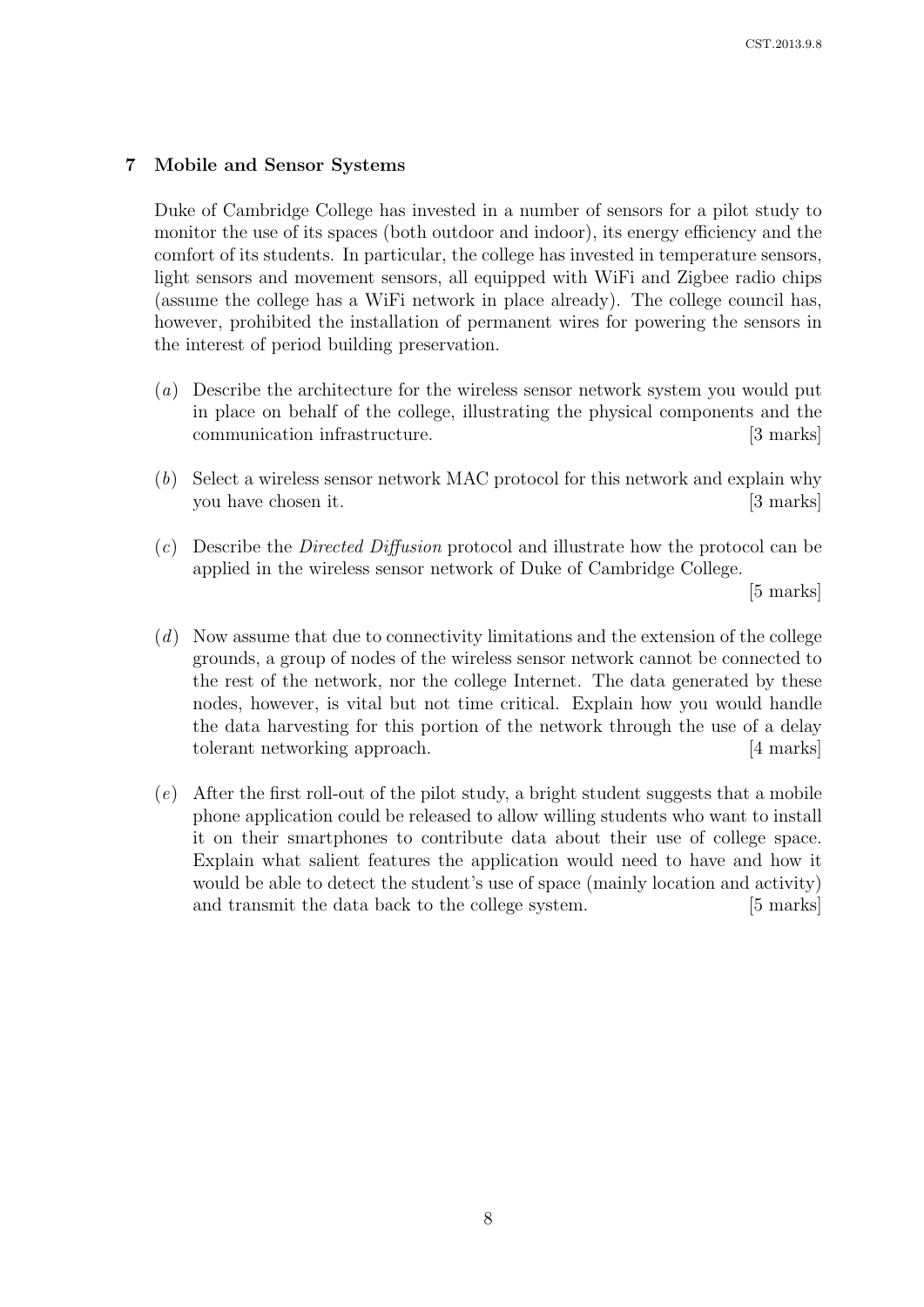# 8 Natural Language Processing

| Doc 1:                                                                |  |  |
|-----------------------------------------------------------------------|--|--|
| a large variety of plant life or flora in South Africa                |  |  |
| an entire plant kingdom inside its borders                            |  |  |
| more plant species than the entire of the UK                          |  |  |
| related sets of plant and animal life                                 |  |  |
| the largest genus of flowering plants                                 |  |  |
| Doc $2$ :                                                             |  |  |
| tomato processing plant                                               |  |  |
| plant technicians jobs at $P\&P$                                      |  |  |
| process operations of the plant                                       |  |  |
| plant management                                                      |  |  |
| CEO of the plant                                                      |  |  |
| Doc $3$ :                                                             |  |  |
|                                                                       |  |  |
| alf human, half plant                                                 |  |  |
| traditional food plants                                               |  |  |
| tomato plant                                                          |  |  |
| spectacular plant                                                     |  |  |
| medicinal plants                                                      |  |  |
| Doc 4:                                                                |  |  |
| popular magazine "Plant Life", which humourously describes daily life |  |  |
| at the Imperial food processing plant                                 |  |  |
| published by a chemical plant process worker                          |  |  |
| small molecular commercial plants                                     |  |  |
| pharmaceutical plants                                                 |  |  |
| heavy plant crossing                                                  |  |  |
|                                                                       |  |  |

- (a) How many senses of "plant" can you identify in the snippets from the 4 documents given above? Describe each sense by giving a hypernym. [2 marks]
- (b) Describe how Yarowsky's algorithm for word sense disambiguation would process the example texts. Illustrate each stage of the algorithm with an example. [6 marks]

 $(c)$  Under adverse conditions, the algorithm in part  $(b)$  can rapidly diverge from a good solution. What are these conditions? Illustrate using the examples above.

(d) How could you apply the Naive Bayes machine learning algorithm, discussed in the lectures in combination with several tasks, as a method for learning the word senses for an ambiguous word? Give the formula and explain how the necessary parameters can be trained. [8 marks]

[4 marks]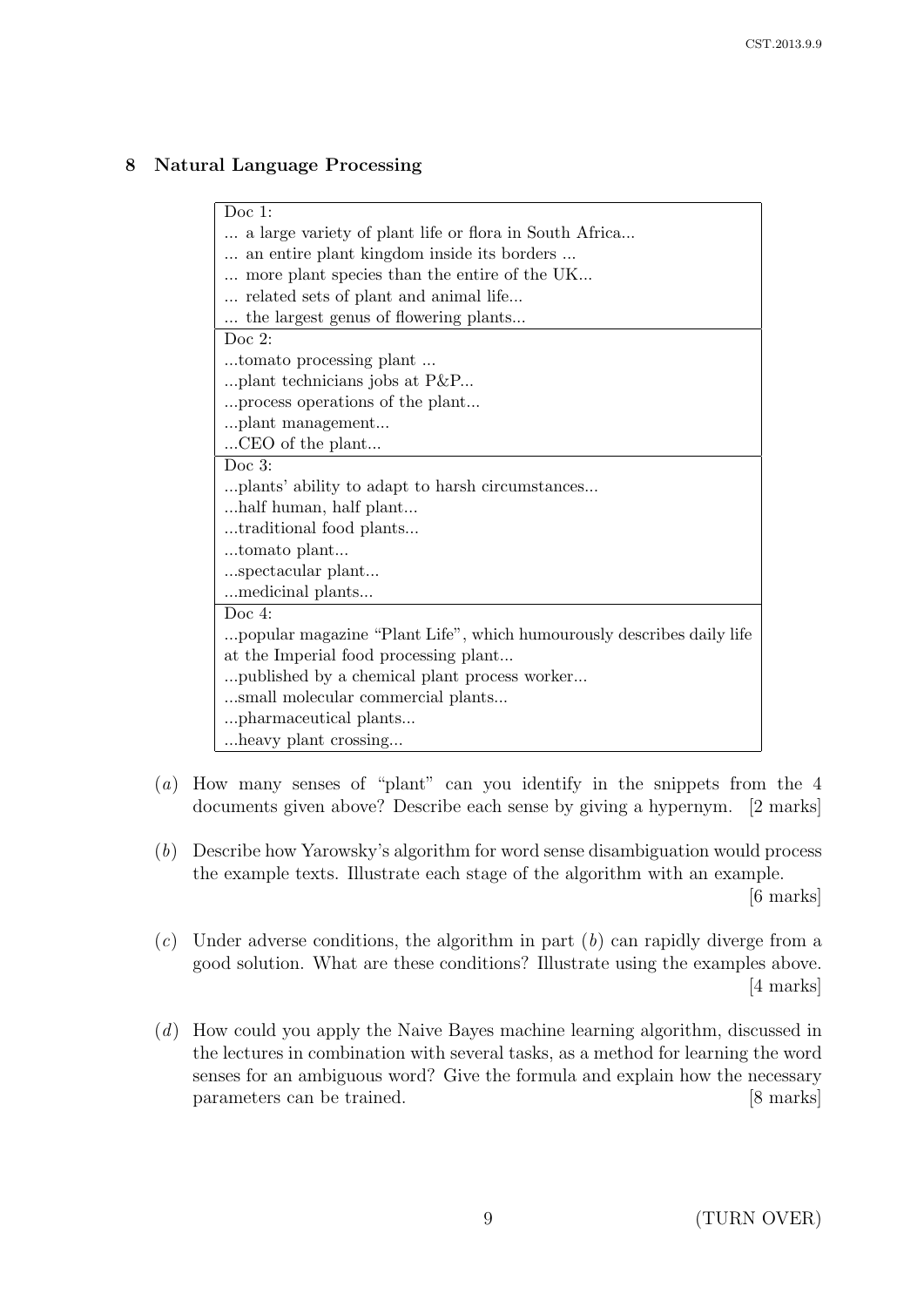### 9 Optimising Compilers

- (a) "Register allocation and transformation to SSA form are inverses as both use live ranges." Discuss this statement. [5 marks]
- (b) Explain the problems which can arise in classical dataflow analysis when some variables may hold the addresses of other variables. Indicate the connection, if any, of this problem to that of constructing a call graph for a program which contains higher-order functions. [5 marks]
- (c) There are two ways to formalise points-to analysis: one is a dataflow analysis (which you need not formulate except for indicating whether the analysis is forward or backward) in which the dataflow values ascribed to each program point are sets of pairs (pointer, pointee); the other is Andersen's analysis. Distinguish these analyses, comparing the precision of their results using an example (it suffices merely to state the analysis results for your example rather than explicitly solving equations). When might the less precise analysis be preferred? [5 marks]
- (d) What are strictness functions and how do they differ in expressiveness from a list of parameters which a function may receive by value? Give, if possible, source language functions which have  $\lambda(x, y) \cdot x \wedge y$ ,  $\lambda(x, y) \cdot x \vee y$ ,  $\lambda(x, y) \cdot x$  and  $\lambda(x, y)$ . $\neg x$  as strictness functions. [5 marks]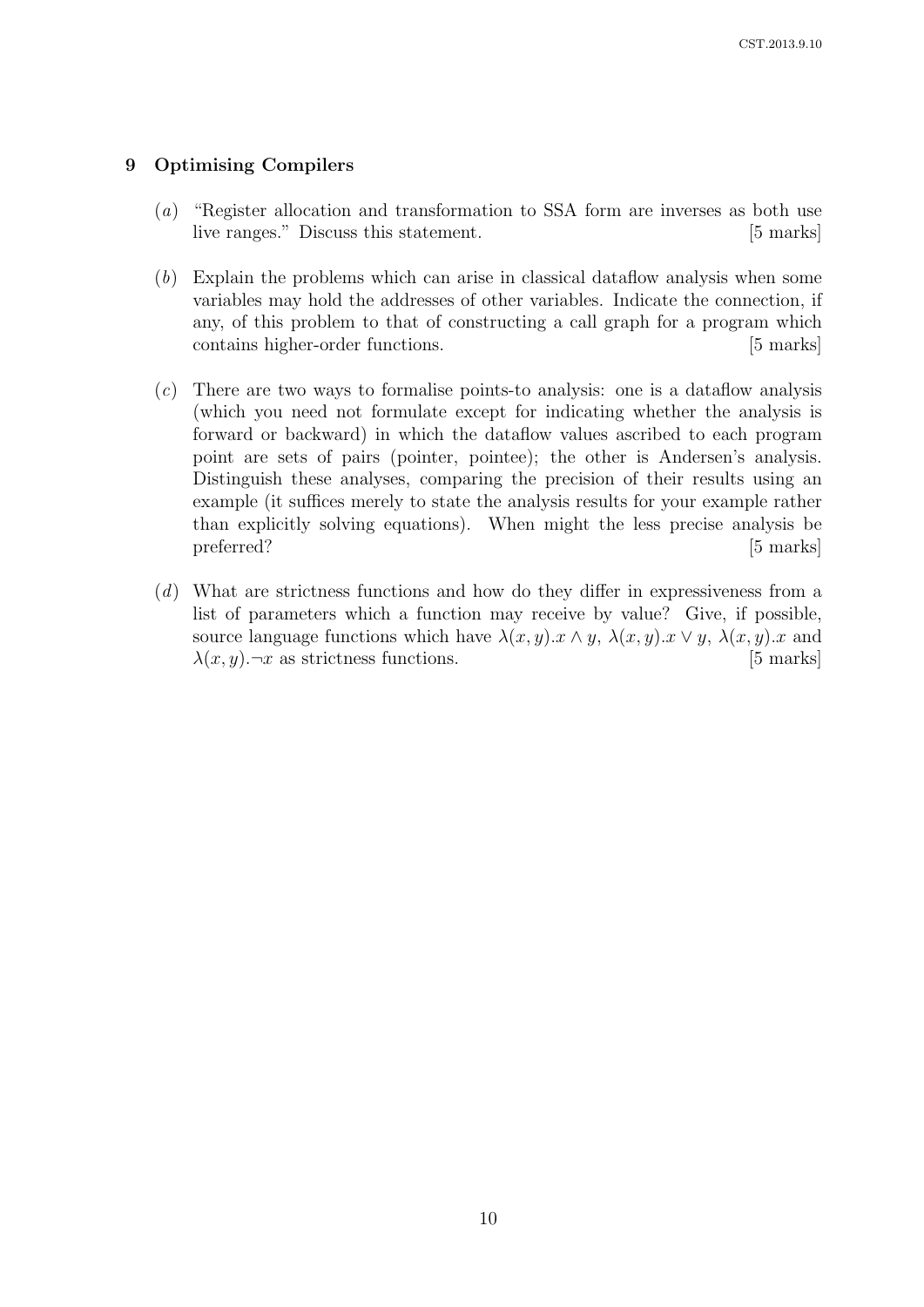# 10 Principles of Communications

The modern smart phone features voice (and video) and data communication. However, in the first three generations of technology (from the initial cellular systems up until 3G phones), the network for voice has been separate from the one for data. The GSM circuit-switched part uses a customized protocol stack for carrying the time critical speech traffic.

The next generation of networks ( $4G'$ ) are intended to be integrated around the Internet Protocol. What are the technical enhancements required to a best-effort Internet Service, to support the different types of flows while meeting the users' needs? [20 marks]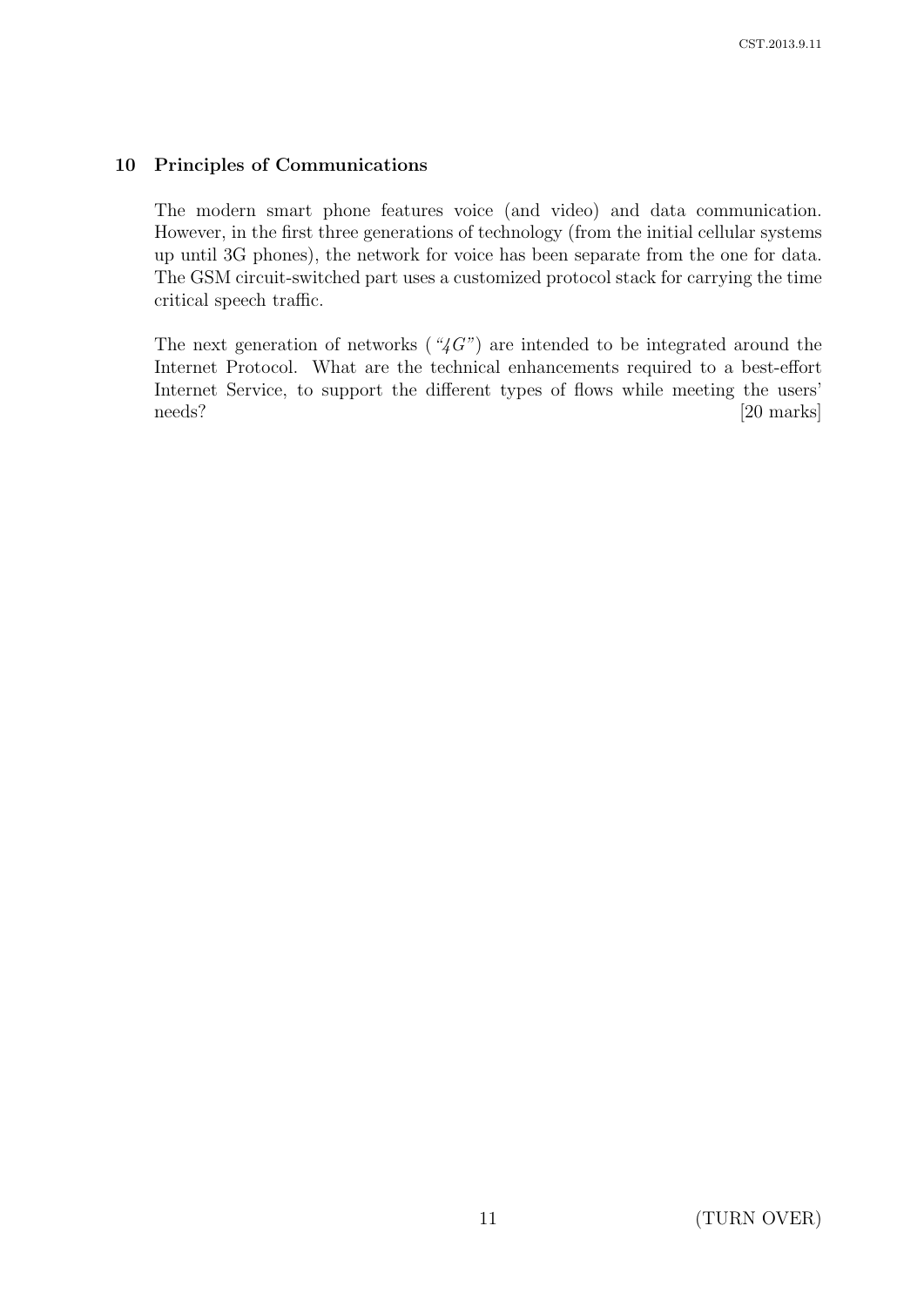### 11 System-on-Chip Design

- (a) List a set of parallel wires that might form a parallel, synchronous interface for transferring 4-bit words when both sides are ready to communicate. [3 marks]
- (b) Describe in words the protocol used over the interface of part  $(a)$ . Use a timing diagram as well if helpful. [3 marks]
- (c) Give the circuit for a receiver that is conformant to your interface and protocol from part  $(a)$  and part  $(b)$ . It should simply store the received data in a register. Use Verilog-style RTL instead of a circuit diagram if you wish. [3 marks]
- (d) Give, with justification, the maximum throughput of your protocol above in terms of words per clock cycle. [1 mark]
- (e) A FIFO component (first-in, first-out queue) has two instances of the above interface that share a common clock. Can it be designed so that there is no combinational logic path between the two instances? What does this mean for its behaviour? [5 marks]
- $(f)$  A variation on the FIFO component has independent clocks for the two instances of the interface. It is used for transferring data between two clock domains. How would it be designed internally and what is its maximum throughput?

[5 marks]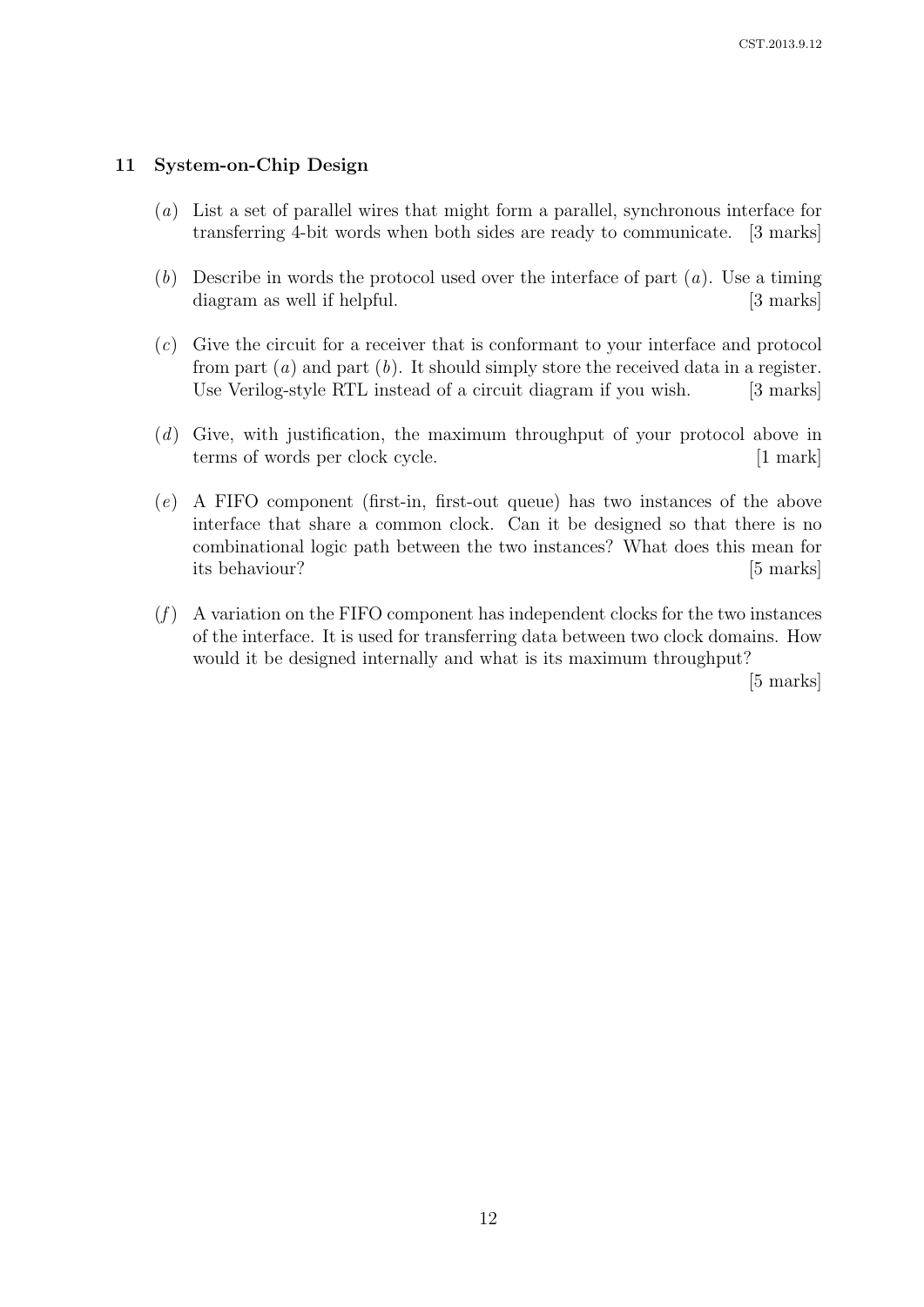# 12 Topical Issues

- (a) Compare and contrast the Active Bat system with GPS. [6 marks]
- (b) An alternative ultrasonic positioning system could use network-connected beacons positioned around a building that simultaneously emit a radio signal and an ultrasonic pulse. Describe how this would work and discuss its advantages and disadvantages over the Active Bat system. [8 marks]
- (c) The Active Bat system makes use of narrowband ultrasound for the propagation medium. It can be adapted to use wideband ultrasound signals. By analogy with the benefits that wideband radio signals give GPS, discuss the advantages and disadvantages of doing so. [6 marks]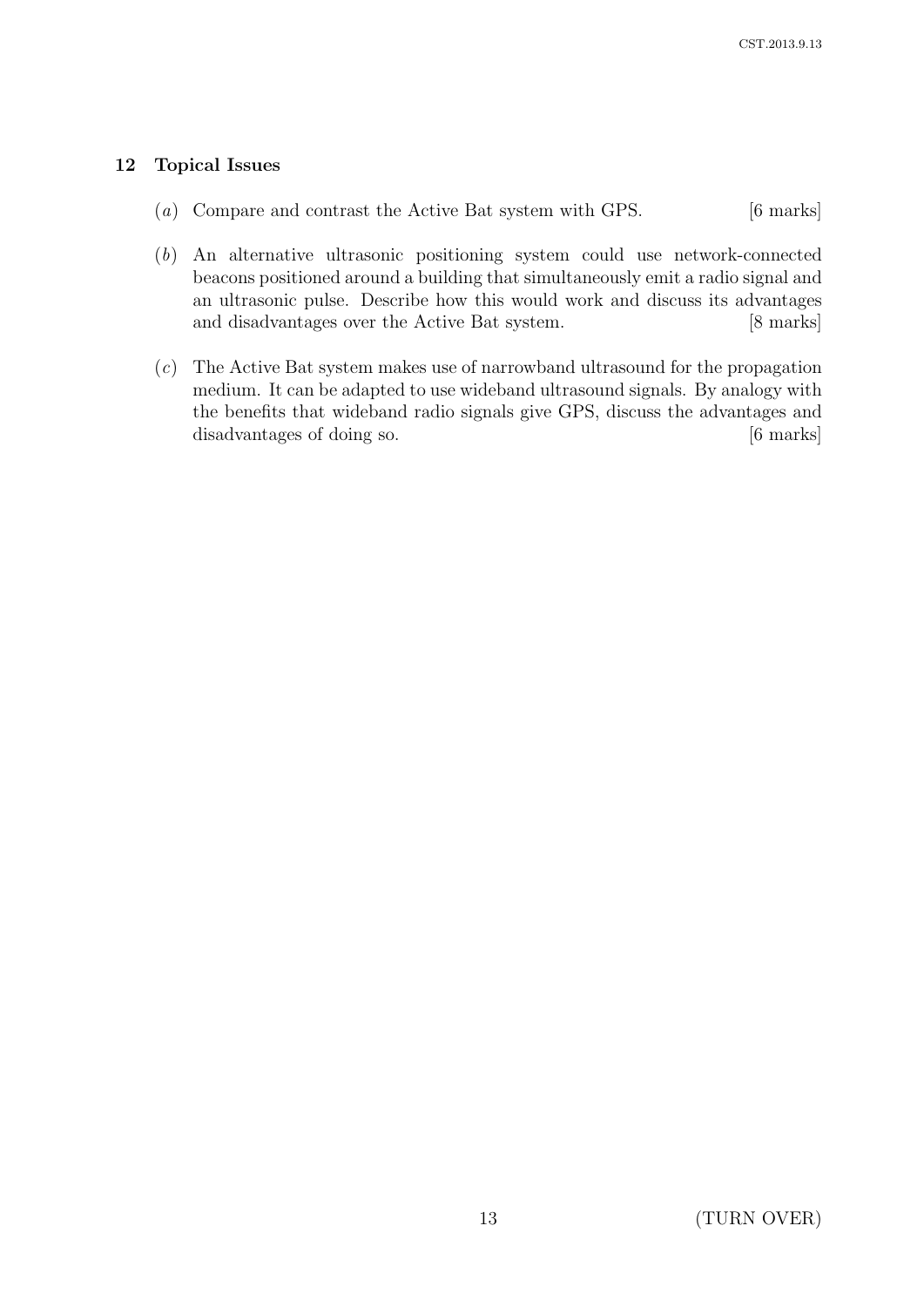#### 13 Topics in Concurrency

This question is on HOPLA and PCCS, a variant of pure CCS in which any output on a channel persists. Let A be a set of channel names ranged over by  $a, b, c$  and let  $\overline{A}$  be the set of complemented channel names,  $\overline{A} = {\overline{a} \mid a \in A}$ . The set of labels  $L = A \cup \overline{A}$  is ranged over by l, to which we extend complementation by taking  $\overline{l} = l$ . Use  $\alpha$  to range over  $L \cup \{\tau\}$ , where  $\tau$  is a distinct label. The terms of PCCS follow the grammar  $P ::= \textbf{nil} | \bar{a} | a.P | (P_1 || P_2)$ . The operational semantics of PCCS is:

$$
\frac{}{\bar{a}\overset{\bar{a}}{\rightarrow}\bar{a}}\quad \frac{}{a.P\overset{a}{\rightarrow}P}\quad \frac{P_1\overset{\alpha}{\rightarrow}P_1'}{P_1\parallel P_2\overset{\alpha}{\rightarrow}P_1'\parallel P_2}\quad \frac{P_2\overset{\alpha}{\rightarrow}P_2'}{P_1\parallel P_2\overset{\alpha}{\rightarrow}P_1\parallel P_2'}\quad \frac{P_1\overset{l}{\rightarrow}P_1'}{P_1\parallel P_2\overset{\tau}{\rightarrow}P_1'\parallel P_2'}
$$

- (a) Draw the transition system of the PCCS term  $\bar{a} \parallel a.a.\bar{b}$ . [3 marks]
- (b) This part of the question is on HOPLA. For reference, the operational semantics of HOPLA is presented at the end of the question.
	- (i) For u of sum type, let  $[u > a.x \Rightarrow t]$  abbreviate  $[\pi_a(u) > x \Rightarrow t]$ . Derive a rule for the transitions of  $[u > a.x \Rightarrow t]$ . [2 marks]
	- (ii) Show that  $[a.u > a.x \Rightarrow t] \sim t[u/x]$  and  $[a.u > b.x \Rightarrow t] \sim nil$  if  $a \neq b$ , where *nil* represents the empty sum and  $\sim$  is the bisimilarity of HOPLA. [4 marks]
- (c) Write down a HOPLA term realising the parallel composition of PCCS. Use this to give an encoding of PCCS into HOPLA, specifying a HOPLA term  $\llbracket P \rrbracket$  for every PCCS term P. [Hint: The realisation of parallel composition should be the same as that of the encoding of pure CCS into HOPLA. [5 marks]
- (d) Use the rules of HOPLA to show how a derivation establishing  $\llbracket P_1 \parallel P_2 \rrbracket \xrightarrow{\alpha} \mathbb{E}_{P} \parallel P \parallel \text{gen}$  be constructed from a derivation of  $\llbracket P \rrbracket \xrightarrow{\alpha} \mathbb{E}_{P} \parallel P_1 \parallel P_2 \rrbracket$  $\llbracket P'_1 \rrbracket \cdot P_2 \rrbracket$  can be constructed from a derivation of  $\llbracket P_1 \rrbracket \xrightarrow{\alpha} \llbracket P'_1 \rrbracket$ .

Explain briefly how you would show that if  $P \stackrel{\alpha}{\rightarrow} P'$  in PCCS then  $[[P]] \stackrel{\alpha}{\rightarrow} [[P']$ <br>in HOPLA. In what part of the proof would the derivation that you have Explain Strong how you would show that  $H_1$  is a mean of  $\Gamma$  is a mean of  $\Gamma$  is a mean of  $\Gamma$  is a mean of  $\Gamma$  is a mean of  $\Gamma$  is a mean of  $\Gamma$  is a mean of  $\Gamma$  is a mean of  $\Gamma$  is a mean of  $\Gamma$  is a mean of constructed be useful?

[6 marks]

Subject to suitable typings, HOPLA has transitions  $t \stackrel{p}{\to} t'$  between closed terms  $t, t'$ and action  $p$  given by the following rules:

$$
\frac{t[rec\;xt\;x] \xrightarrow{p} t'}{rec\;xt\;x} \quad \frac{t_j \xrightarrow{p} t'}{\sum_{i \in I} t_i \xrightarrow{p} t'} \quad (j \in I) \quad \frac{u \xrightarrow{u} u' \quad t[u'/x] \xrightarrow{p} t'}{[u > .x \Rightarrow t] \xrightarrow{p} t'}
$$
\n
$$
\frac{t[u/x] \xrightarrow{p} t'}{\lambda x t \xrightarrow{u \xrightarrow{p}} t'} \quad \frac{t \xrightarrow{u \xrightarrow{p}} t'}{t \; u \xrightarrow{p} t'} \quad \frac{t \xrightarrow{p} t'}{a t \xrightarrow{a p} t'} \quad \frac{t \xrightarrow{a p} t'}{\pi_a(t) \xrightarrow{p} t'}
$$